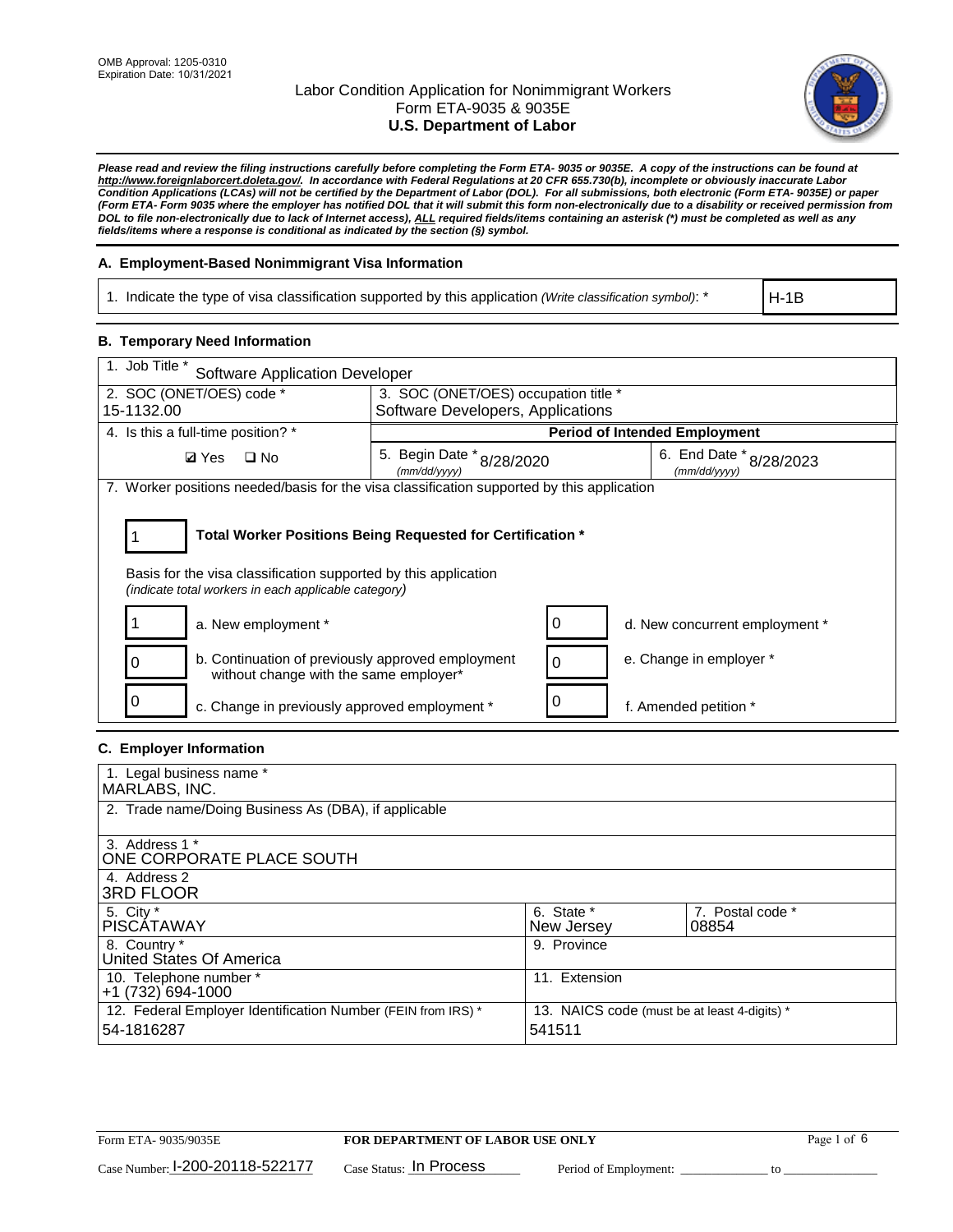

## **D. Employer Point of Contact Information**

**Important Note**: The information contained in this Section must be that of an employee of the employer who is authorized to act on behalf of the employer in labor certification matters. The information in this Section must be different from the agent or attorney information listed in Section E, unless the attorney is an employee of the employer.

| 1. Contact's last (family) name *               | 2. First (given) name * |                          | 3. Middle name(s)         |
|-------------------------------------------------|-------------------------|--------------------------|---------------------------|
| <b>VIDYADHARAN</b>                              | SANJAY                  |                          |                           |
| 4. Contact's job title *<br>CHIEF LEGAL OFFICER |                         |                          |                           |
| 5. Address 1 *<br>ONE CORPORATE PLACE SOUTH FL3 |                         |                          |                           |
| 6. Address 2                                    |                         |                          |                           |
| 7. City $*$<br><b>PISCATAWAY</b>                |                         | 8. State *<br>New Jersey | 9. Postal code *<br>08854 |
| 10. Country *<br>United States Of America       |                         | 11. Province             |                           |
| 12. Telephone number *                          | Extension<br>13.        | 14. E-Mail address       |                           |
| +1 (732) 694-1000                               |                         | SANJAY@MARLABS.COM       |                           |

## **E. Attorney or Agent Information (If applicable)**

**Important Note**: The employer authorizes the attorney or agent identified in this section to act on its behalf in connection with the filing of this application.

| 1. Is the employer represented by an attorney or agent in the filing of this application? *<br>If "Yes," complete the remainder of Section E below. |               |                                                 |                               |  | $\Box$ Yes                                           | <b>Ø</b> No |
|-----------------------------------------------------------------------------------------------------------------------------------------------------|---------------|-------------------------------------------------|-------------------------------|--|------------------------------------------------------|-------------|
| 2. Attorney or Agent's last (family) name §                                                                                                         |               | 3. First (given) name $\S$<br>4. Middle name(s) |                               |  |                                                      |             |
| 5. Address 1 §                                                                                                                                      |               |                                                 |                               |  |                                                      |             |
| 6. Address 2                                                                                                                                        |               |                                                 |                               |  |                                                      |             |
| 7. City §                                                                                                                                           |               | 8. State §                                      |                               |  | 9. Postal code §                                     |             |
| 10. Country §                                                                                                                                       |               | 11. Province                                    |                               |  |                                                      |             |
| 12. Telephone number §                                                                                                                              | 13. Extension | 14. E-Mail address                              |                               |  |                                                      |             |
| 15. Law firm/Business name §                                                                                                                        |               |                                                 | 16. Law firm/Business FEIN §  |  |                                                      |             |
| 17. State Bar number (only if attorney) §                                                                                                           |               |                                                 | standing (only if attorney) § |  | 18. State of highest court where attorney is in good |             |
| 19. Name of the highest State court where attorney is in good standing (only if attorney) §                                                         |               |                                                 |                               |  |                                                      |             |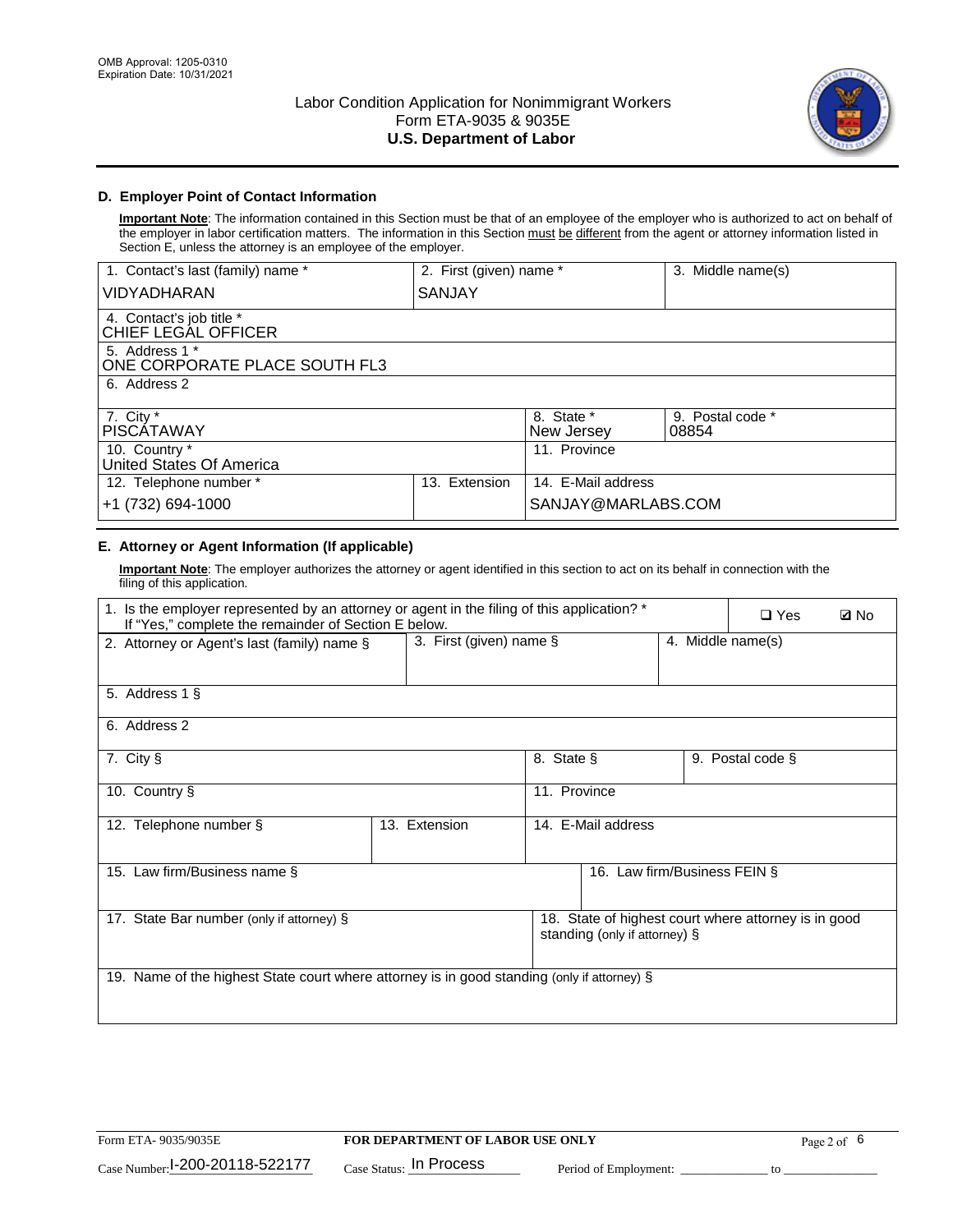

#### **F. Employment and Wage Information**

**Important Note**: The employer must define the intended place(s) of employment with as much geographic specificity as possible. Each intended place(s) of employment listed below must be the worksite or physical location where the work will actually be performed and cannot be a P.O. Box. The employer must identify all intended places of employment, including those of short duration, on the LCA. 20 CFR 655.730(c)(5). If the employer is submitting this form non-electronically and the work is expected to be performed in more than one location, an attachment must be submitted in order to complete this section. An employer has the option to use either a single Form ETA-9035/9035E or multiple forms to disclose all intended places of employment. If the employer has more than ten (10) intended places of employment at the time of filing this application, the employer must file as many additional LCAs as are necessary to list all intended places of employment. See the form instructions for further information about identifying all intended places of employment.

#### a.*Place of Employment Information* 1

|                                                                              | 1. Enter the estimated number of workers that will perform work at this place of employment under<br>1<br>the LCA.*            |  |                                          |                      |  |  |  |  |
|------------------------------------------------------------------------------|--------------------------------------------------------------------------------------------------------------------------------|--|------------------------------------------|----------------------|--|--|--|--|
|                                                                              | 2. Indicate whether the worker(s) subject to this LCA will be placed with a secondary entity at this<br>place of employment. * |  | <b>Ø</b> Yes                             | $\square$ No         |  |  |  |  |
|                                                                              | 3. If "Yes" to question 2, provide the legal business name of the secondary entity. §                                          |  |                                          |                      |  |  |  |  |
|                                                                              | <b>QUICKEN LOANS</b>                                                                                                           |  |                                          |                      |  |  |  |  |
|                                                                              | 4. Address 1 *<br>1050 WOODWARD AVE                                                                                            |  |                                          |                      |  |  |  |  |
|                                                                              | 5. Address 2                                                                                                                   |  |                                          |                      |  |  |  |  |
|                                                                              | 7. County *<br>6. City $*$<br><b>DETROIT</b><br>Wayne                                                                          |  |                                          |                      |  |  |  |  |
|                                                                              | 8. State/District/Territory *<br>9. Postal code *<br>Michigan<br>48226                                                         |  |                                          |                      |  |  |  |  |
| 10. Wage Rate Paid to Nonimmigrant Workers *<br>10a. Per: (Choose only one)* |                                                                                                                                |  |                                          |                      |  |  |  |  |
|                                                                              | □ Hour □ Week □ Bi-Weekly □ Month □ Year<br>From $\$$ 79500 00 To: $\$$                                                        |  |                                          |                      |  |  |  |  |
|                                                                              | 11. Prevailing Wage Rate *<br>11a. Per: (Choose only one)*                                                                     |  |                                          |                      |  |  |  |  |
|                                                                              | $\sin 79498$ 00                                                                                                                |  | □ Hour □ Week □ Bi-Weekly □ Month ☑ Year |                      |  |  |  |  |
|                                                                              | Questions 12-14. Identify the source used for the prevailing wage (PW) (check and fully complete only one): *                  |  |                                          |                      |  |  |  |  |
| 12.                                                                          | a. PWD tracking number §<br>A Prevailing Wage Determination (PWD) issued by the Department of Labor                            |  |                                          |                      |  |  |  |  |
| 13.<br>$\boxed{\mathbf{v}}$                                                  | A PW obtained independently from the Occupational Employment Statistics (OES) Program                                          |  |                                          |                      |  |  |  |  |
|                                                                              | a. Wage Level (check one): §                                                                                                   |  |                                          | b. Source Year §     |  |  |  |  |
|                                                                              | ☑ ⊪<br>$\square$ $\square$<br>$\Box$ IV<br>$\Box$ N/A<br>□⊥                                                                    |  |                                          | 7/1/2019 - 6/30/2020 |  |  |  |  |
| 14.                                                                          | A PW obtained using another legitimate source (other than OES) or an independent authoritative source                          |  |                                          |                      |  |  |  |  |
|                                                                              | a. Source Type (check one): §<br>$\Box$ CBA<br>$\Box$ DBA<br>$\square$ SCA<br>$\Box$ Other/ PW Survey                          |  |                                          | b. Source Year §     |  |  |  |  |
|                                                                              | c. If responded "Other/ PW Survey" in question 14.a, enter the name of the survey producer or publisher §                      |  |                                          |                      |  |  |  |  |
|                                                                              |                                                                                                                                |  |                                          |                      |  |  |  |  |
|                                                                              |                                                                                                                                |  |                                          |                      |  |  |  |  |
|                                                                              | d. If responded "Other/ PW Survey" in question 14.a, enter the title or name of the PW survey §                                |  |                                          |                      |  |  |  |  |
|                                                                              |                                                                                                                                |  |                                          |                      |  |  |  |  |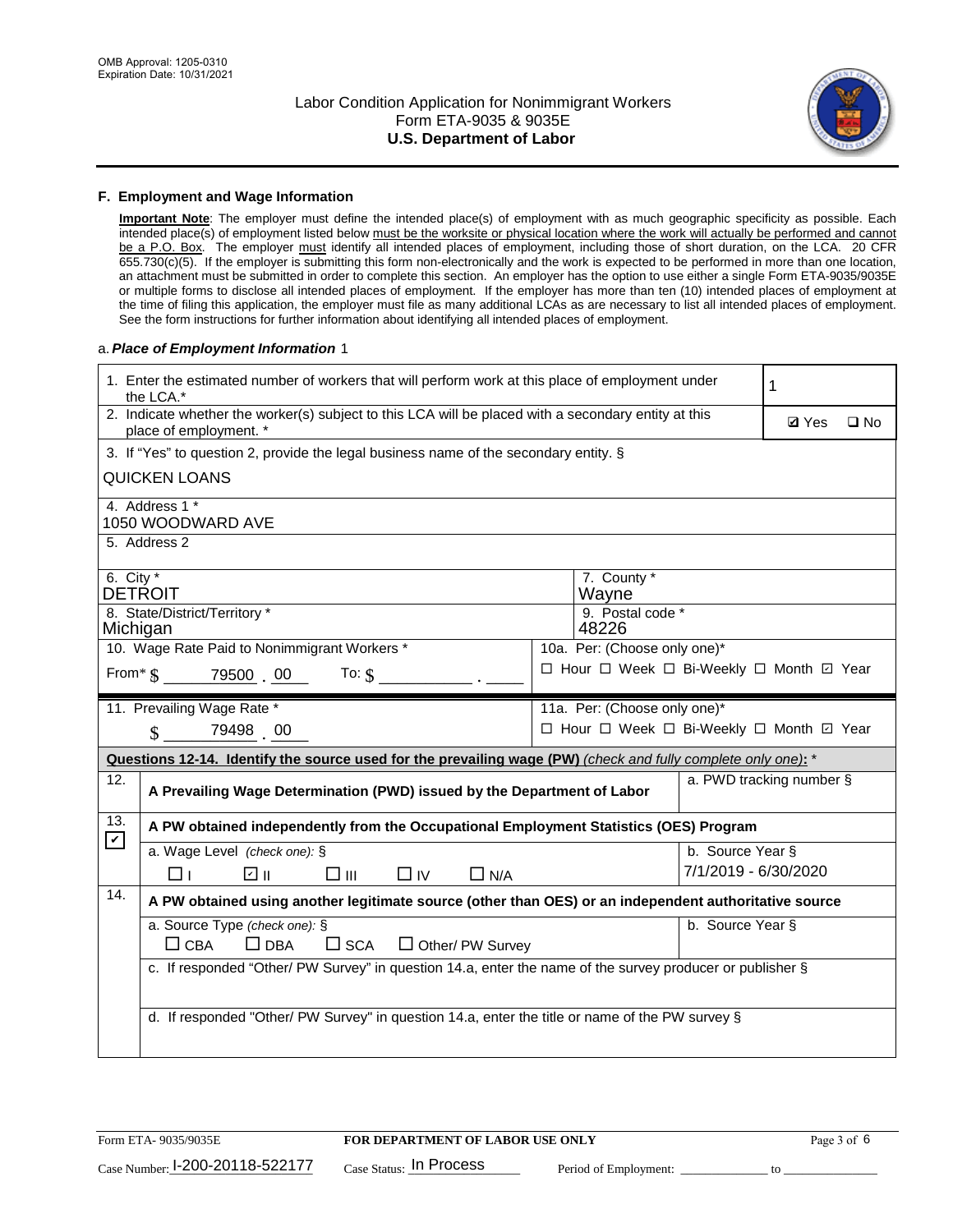

## **G. Employer Labor Condition Statements**

! *Important Note:* In order for your application to be processed, you MUST read Section G of the Form ETA-9035CP - General Instructions for the 9035 & 9035E under the heading "Employer Labor Condition Statements" and agree to all four (4) labor condition statements summarized below:

- (1) **Wages:** The employer shall pay nonimmigrant workers at least the prevailing wage or the employer's actual wage, whichever is higher, and pay for non-productive time. The employer shall offer nonimmigrant workers benefits and eligibility for benefits provided as compensation for services on the same basis as the employer offers to U.S. workers. The employer shall not make deductions to recoup a business expense(s) of the employer including attorney fees and other costs connected to the performance of H-1B, H-1B1, or E-3 program functions which are required to be performed by the employer. This includes expenses related to the preparation and filing of this LCA and related visa petition information. 20 CFR 655.731;
- (2) **Working Conditions:** The employer shall provide working conditions for nonimmigrants which will not adversely affect the working conditions of workers similarly employed. The employer's obligation regarding working conditions shall extend for the duration of the validity period of the certified LCA or the period during which the worker(s) working pursuant to this LCA is employed by the employer, whichever is longer. 20 CFR 655.732;
- (3) **Strike, Lockout, or Work Stoppage:** At the time of filing this LCA, the employer is not involved in a strike, lockout, or work stoppage in the course of a labor dispute in the occupational classification in the area(s) of intended employment. The employer will notify the Department of Labor within 3 days of the occurrence of a strike or lockout in the occupation, and in that event the LCA will not be used to support a petition filing with the U.S. Citizenship and Immigration Services (USCIS) until the DOL Employment and Training Administration (ETA) determines that the strike or lockout has ended. 20 CFR 655.733; and
- (4) **Notice:** Notice of the LCA filing was provided no more than 30 days before the filing of this LCA or will be provided on the day this LCA is filed to the bargaining representative in the occupation and area of intended employment, or if there is no bargaining representative, to workers in the occupation at the place(s) of employment either by electronic or physical posting. This notice was or will be posted for a total period of 10 days, except that if employees are provided individual direct notice by e-mail, notification need only be given once. A copy of the notice documentation will be maintained in the employer's public access file. A copy of this LCA will be provided to each nonimmigrant worker employed pursuant to the LCA. The employer shall, no later than the date the worker(s) report to work at the place(s) of employment, provide a signed copy of the certified LCA to the worker(s) working pursuant to this LCA. 20 CFR 655.734.

1. **I have read and agree to** Labor Condition Statements 1, 2, 3, and 4 above and as fully explained in Section G of the Form ETA-9035CP – General Instructions for the 9035 & 9035E and the Department's regulations at 20 CFR 655 Subpart H. \*

**Ø**Yes ロNo

### **H. Additional Employer Labor Condition Statements –H-1B Employers ONLY**

!**Important Note***:* In order for your H-1B application to be processed, you MUST read Section H – Subsection 1 of the Form ETA 9035CP – General Instructions for the 9035 & 9035E under the heading "Additional Employer Labor Condition Statements" and answer the questions below.

#### *a. Subsection 1*

| 1. At the time of filing this LCA, is the employer H-1B dependent? §                                                                                                                                                                                            |            | ⊡ Yes | $\square$ No |  |
|-----------------------------------------------------------------------------------------------------------------------------------------------------------------------------------------------------------------------------------------------------------------|------------|-------|--------------|--|
| 2. At the time of filing this LCA, is the employer a willful violator? $\S$                                                                                                                                                                                     |            |       | ⊡ No         |  |
| 3. If "Yes" is marked in questions H.1 and/or H.2, you must answer "Yes" or "No" regarding<br>whether the employer will use this application ONLY to support H-1B petitions or extensions of<br>status for exempt H-1B nonimmigrant workers? §                  |            |       | $\Box$ No    |  |
| 4. If "Yes" is marked in question H.3, identify the statutory basis for the<br>■ \$60,000 or higher annual wage<br>exemption of the H-1B nonimmigrant workers associated with this<br>□ Master's Degree or higher in related specialty<br>$\Box$ Both<br>LCA. § |            |       |              |  |
| H-1B Dependent or Willful Violator Employers -Master's Degree or Higher Exemptions ONLY                                                                                                                                                                         |            |       |              |  |
| 5. Indicate whether a completed Appendix A is attached to this LCA covering any H-1B<br>nonimmigrant worker for whom the statutory exemption will be based <b>ONLY</b> on attainment of a<br>Master's Degree or higher in related specialty. §                  | $\Box$ Yes | ⊡ No  | <b>Q</b> N/A |  |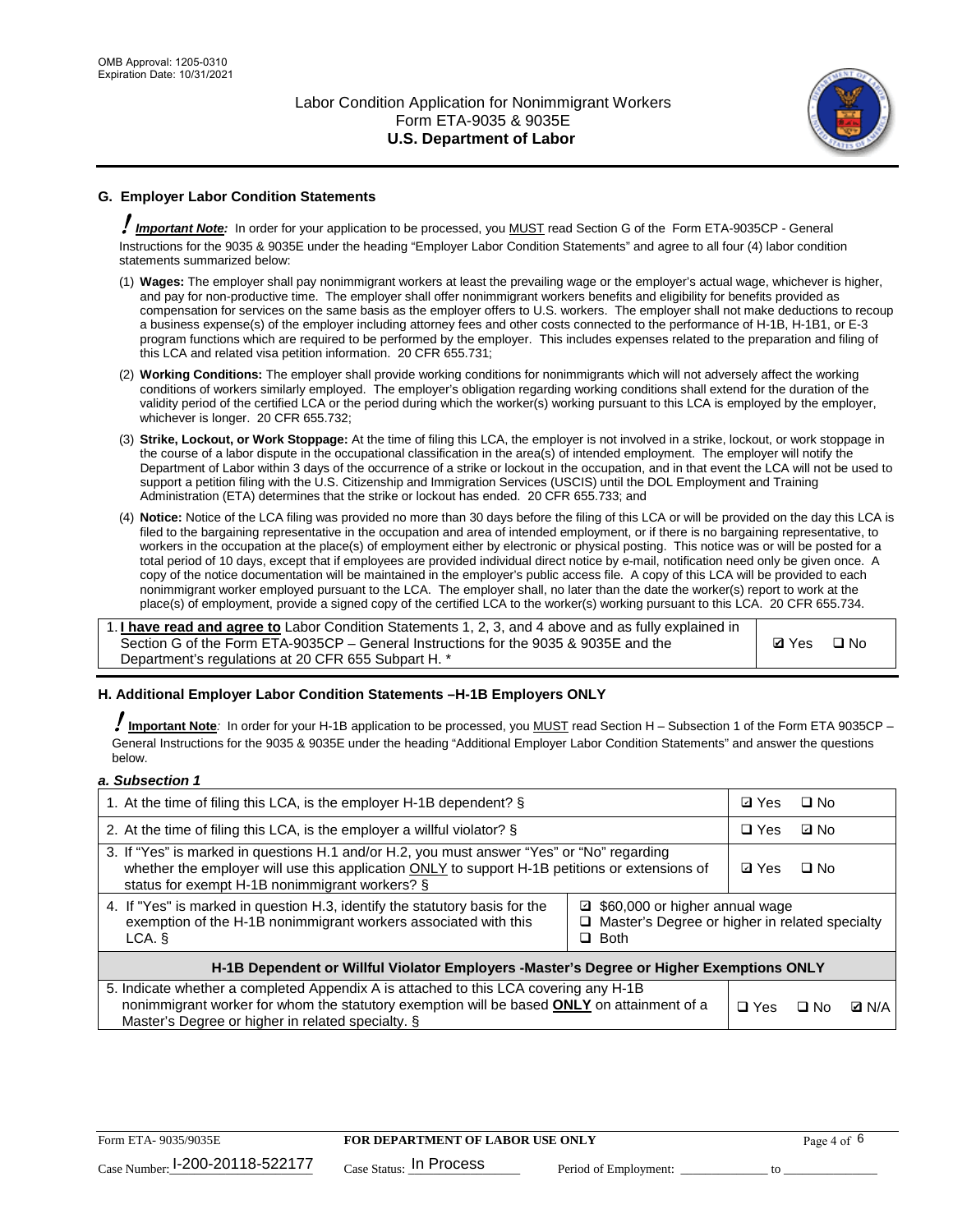

**If you marked "Yes" to questions H.a.1 (H-1B dependent) and/or H.a.2 (H-1B willful violator) and "No" to question H.a.3 (exempt H-1B nonimmigrant workers), you MUST read Section H – Subsection 2 of the Form ETA 9035CP – General Instructions for the 9035 & 9035E under the heading "Additional Employer Labor Condition Statements" and indicate your agreement to all three (3) additional statements summarized below.**

#### *b. Subsection 2*

- A. **Displacement:** An H-1B dependent or willful violator employer is prohibited from displacing a U.S. worker in its own workforce within the period beginning 90 days before and ending 90 days after the date of filing of the visa petition. 20 CFR 655.738(c);
- B. **Secondary Displacement:** An H-1B dependent or willful violator employer is prohibited from placing an H-1B nonimmigrant worker(s) with another/secondary employer where there are indicia of an employment relationship between the nonimmigrant worker(s) and that other/secondary employer (thus possibly affecting the jobs of U.S. workers employed by that other employer), unless and until the employer subject to this LCA makes the inquiries and/or receives the information set forth in 20 CFR 655.738(d)(5) concerning that other/secondary employer's displacement of similarly employed U.S. workers in its workforce within the period beginning 90 days before and ending 90 days after the date of such placement. 20 CFR 655.738(d). Even if the required inquiry of the secondary employer is made, the H-1B dependent or willful violator employer will be subject to a finding of a violation of the secondary displacement prohibition if the secondary employer, in fact, displaces any U.S. worker(s) during the applicable time period; and
- C. **Recruitment and Hiring:** Prior to filing this LCA or any petition or request for extension of status for nonimmigrant worker(s) supported by this LCA, the H-1B dependent or willful violator employer must take good faith steps to recruit U.S. workers for the job(s) using procedures that meet industry-wide standards and offer compensation that is at least as great as the required wage to be paid to the nonimmigrant worker(s) pursuant to 20 CFR 655.731(a). The employer must offer the job(s) to any U.S. worker who applies and is equally or better qualified for the job than the nonimmigrant worker. 20 CFR 655.739.

| 6. I have read and agree to Additional Employer Labor Condition Statements A, B, and C above and |       |           |
|--------------------------------------------------------------------------------------------------|-------|-----------|
| as fully explained in Section H – Subsections 1 and 2 of the Form ETA 9035CP – General           | □ Yes | $\Box$ No |
| Instructions for the 9035 & 9035E and the Department's regulations at 20 CFR 655 Subpart H. §    |       |           |

### **I. Public Disclosure Information**

! **Important Note***:* You must select one or both of the options listed in this Section.

| 1. Public disclosure information in the United States will be kept at: * |  |  |  |  |  |  |  |  |  |
|--------------------------------------------------------------------------|--|--|--|--|--|--|--|--|--|
|--------------------------------------------------------------------------|--|--|--|--|--|--|--|--|--|

**sqrt** Employer's principal place of business □ Place of employment

### **J. Notice of Obligations**

A. Upon receipt of the certified LCA, the employer must take the following actions:

- o Print and sign a hard copy of the LCA if filing electronically (20 CFR 655.730(c)(3));<br>
Maintain the original signed and certified LCA in the employer's files (20 CFR 655.7
- Maintain the original signed and certified LCA in the employer's files (20 CFR 655.705(c)(2); 20 CFR 655.730(c)(3); and 20 CFR 655.760); and
- o Make a copy of the LCA, as well as necessary supporting documentation required by the Department of Labor regulations, available for public examination in a public access file at the employer's principal place of business in the U.S. or at the place of employment within one working day after the date on which the LCA is filed with the Department of Labor (20 CFR 655.705(c)(2) and 20 CFR 655.760).
- B. The employer must develop sufficient documentation to meet its burden of proof with respect to the validity of the statements made in its LCA and the accuracy of information provided, in the event that such statement or information is challenged (20 CFR 655.705(c)(5) and 20 CFR 655.700(d)(4)(iv)).
- C. The employer must make this LCA, supporting documentation, and other records available to officials of the Department of Labor upon request during any investigation under the Immigration and Nationality Act (20 CFR 655.760 and 20 CFR Subpart I).

*I declare under penalty of perjury that I have read and reviewed this application and that to the best of my knowledge, the*  information contained therein is true and accurate. I understand that to knowingly furnish materially false information in the *preparation of this form and any supplement thereto or to aid, abet, or counsel another to do so is a federal offense punishable by fines, imprisonment, or both (18 U.S.C. 2, 1001,1546,1621).*

| 1. Last (family) name of hiring or designated official *   2. First (given) name of hiring or designated official *   3. Middle initial §<br>Vidyadharan | Saniav           |  |
|----------------------------------------------------------------------------------------------------------------------------------------------------------|------------------|--|
| 4. Hiring or designated official title *<br>Chief Legal Officer                                                                                          |                  |  |
| 5. Signature *                                                                                                                                           | 6. Date signed * |  |